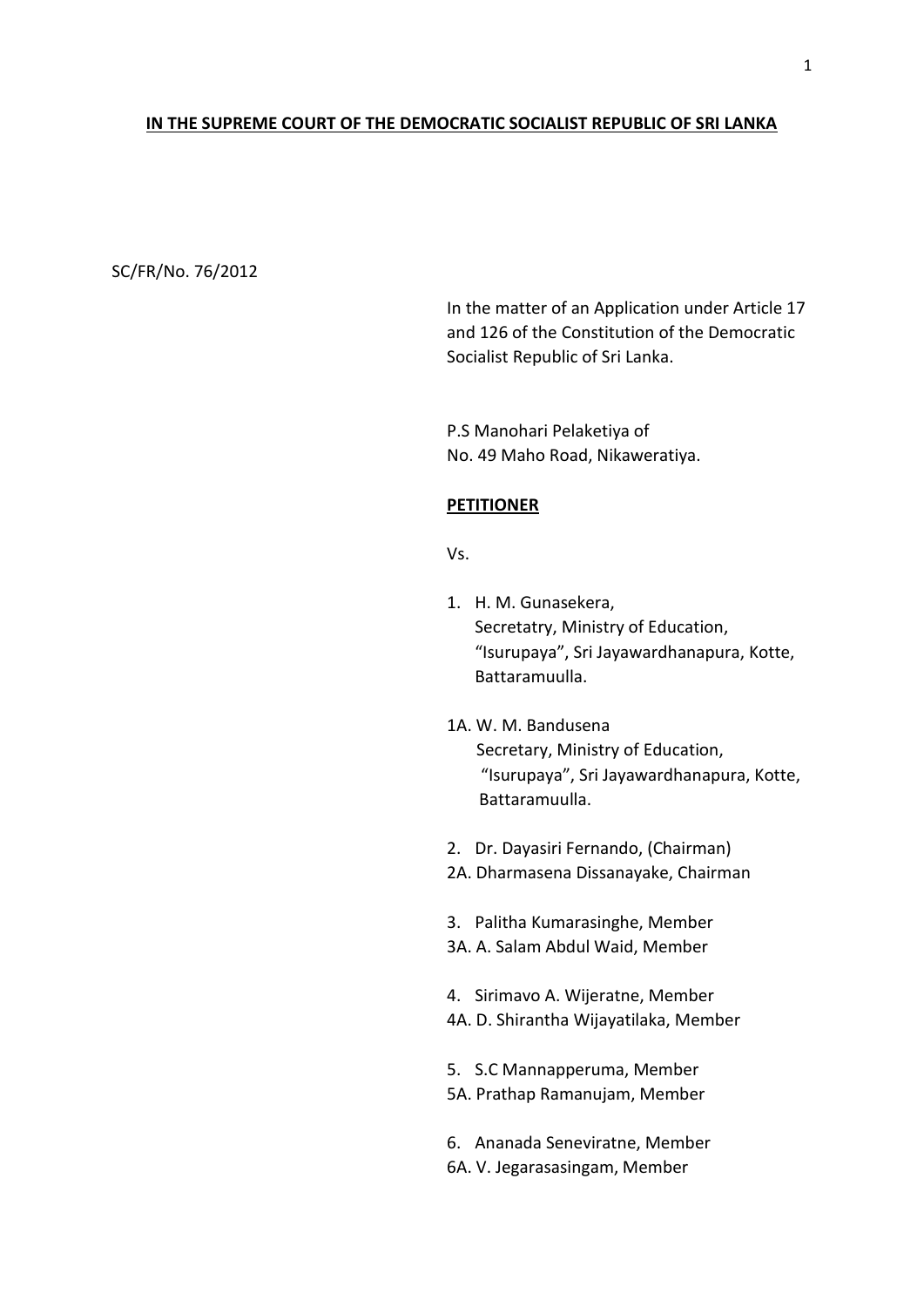| 7. N.H. Pathitana, Member<br>7A. Santi Nihal Seneviratne, Member                                               |
|----------------------------------------------------------------------------------------------------------------|
| 8. S. Thillanadarujah, Member<br>8A. S. Ranuhhe, Member                                                        |
| 9. M.D.W. Ariyawansa, Member<br>9A. D.L. Mendis, Member                                                        |
| 10. A. Mohamed Nahiya, Member<br>10A. Sarath Jayathilaka                                                       |
| 2A - 10A Respondents<br>All of the Public Services Commission No. 177,<br>Nawala Road, Narahenpita, Colombo 5. |
| 11. Premalal Kumarasiri, Principal,<br>Mahanama College, Colombo 3.                                            |

- 12. T.T. Malegoda, Mahanama College, Colombo 3.
- 13. Hon. Attorney General Attorney General's Department, Colombo 12

# **RESPONDENTS**

| <b>BEFORE:</b>    | K. Sripavan C.J.<br>Upaly Abeyrathne J. &<br>Anil Gooneratne J.                                                                |
|-------------------|--------------------------------------------------------------------------------------------------------------------------------|
| <b>COUNSEL:</b>   | J. C. Weliamuna with Senura Abeygunawardena for Petitioner<br>Rajiv Goonetilleke, S.S.C. for $1st - 10th$ & $13th$ Respondents |
|                   | Chula Bandara for 11 <sup>th</sup> Respondent<br>with S.L. Samarakoon                                                          |
|                   | 12 <sup>th</sup> Respondent absent and unrepresented                                                                           |
| <b>ARGUED ON:</b> | 08.07.2016                                                                                                                     |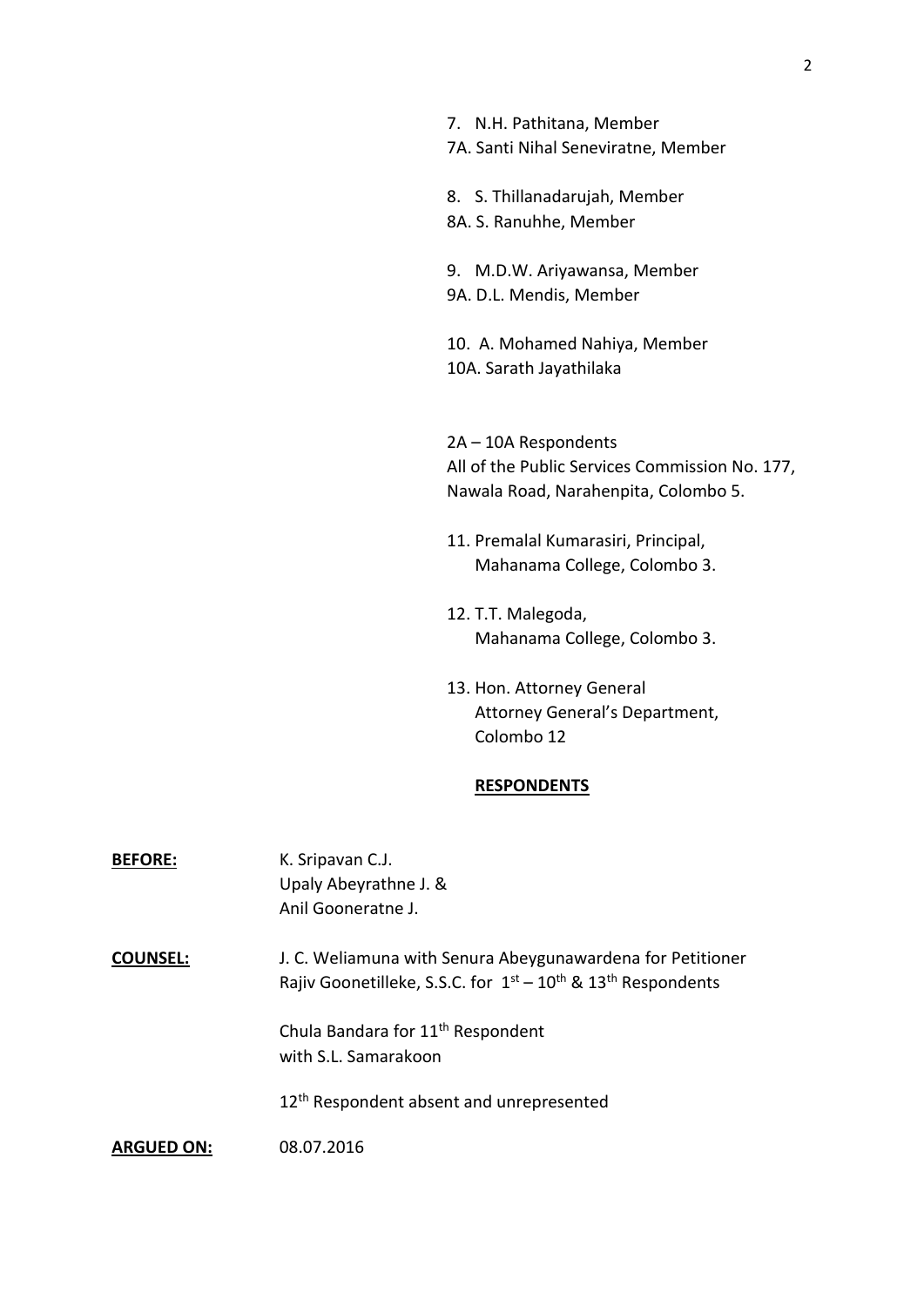# **DECIDED ON:** 28.09.2016

#### **GOONERATNE J.**

The Petitioner is a Graduate Teacher, and she was serving as teacher 'Eastern Music' at Mahanama College, Colombo 3, at all relevant times to this Fundamental Rights Application. This is a case of sexual abuse and harassment caused to the Petitioner. This court on or about 25.04.2012 granted Leave to proceed for alleged violations of Articles 12(1) and 14(1)(a) of the Constitution. On the said date court also made an interim Order in terms of prayer (e) of petition suspending the operation of document marked P11 until the final determination of this application. By P11 the Secretary to the Ministry of Education interdicted the Petitioner. I have also noted the contents of paragraph 3(d) of the petition which refer to the  $12<sup>th</sup>$  Respondent's alleged unwanted advances described in a confidential affidavit marked 'X'. However it is recorded in the Journal Entry of the said date that all confidential documents submitted by learned counsel for the Petitioner has not been perused by court and Petitioner to advice himself as to whether it would be filed at a later stage, and documents returned to Petitioner by court.

The Petitioner by letter P5 dated 31.07.2007, was transferred to Mahanama College, Colombo. Petitioner had met the 11<sup>th</sup> Respondent the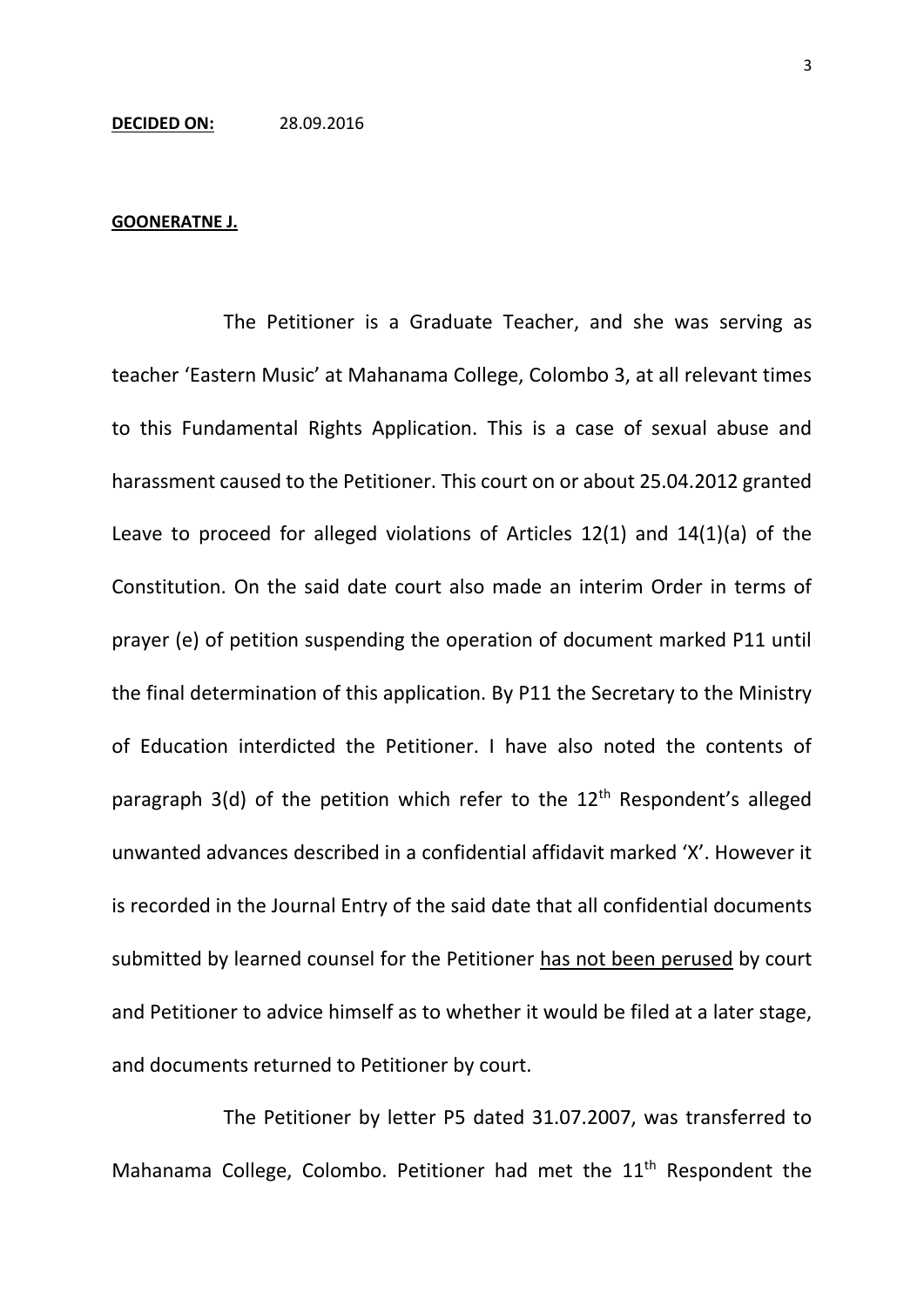Principal of Mahanama College and informed about the transfer by letter P5 and she was requested to report for work on  $7<sup>th</sup>$  August 2007, a day after, school vacation had been declared. As pleaded in paragraph 6 of the petition since the day she met the 11<sup>th</sup> Respondent she had been subject to various harassments. The case of the Petitioner as submitted in her oral and written submissions as well as the pleadings are that the  $12<sup>th</sup>$  Respondent another male teacher who was a close associate of the 11<sup>th</sup> Respondent had on 04.01.20011 made several advances towards the Petitioner. Thereafter on 28.03.2011, the 12<sup>th</sup> Respondent made indecent advances of serious nature on the Petitioner which had been brought to the notice of the school authorities but no action was taken.

The material presented to this court by the Petitioner indicates that she was harassed by the 11<sup>th</sup> Respondent by refusing to approve her due salary increments for the year 2008 to 2010, without a basis, but subsequently approved by the Vice Principal Mr. Kalubowila. It is also stated that on 26.04.2011 the Petitioner was required to be present in the office of the  $11<sup>th</sup>$ Respondent. When the Petitioner entered the office of 11<sup>th</sup> Respondent, she saw police officers and a woman Police Constable seated in the 11<sup>th</sup> Respondent's office. Police party was from the Kollupitiya police who came to record a statement from the Petitioner regarding an anonymous complaint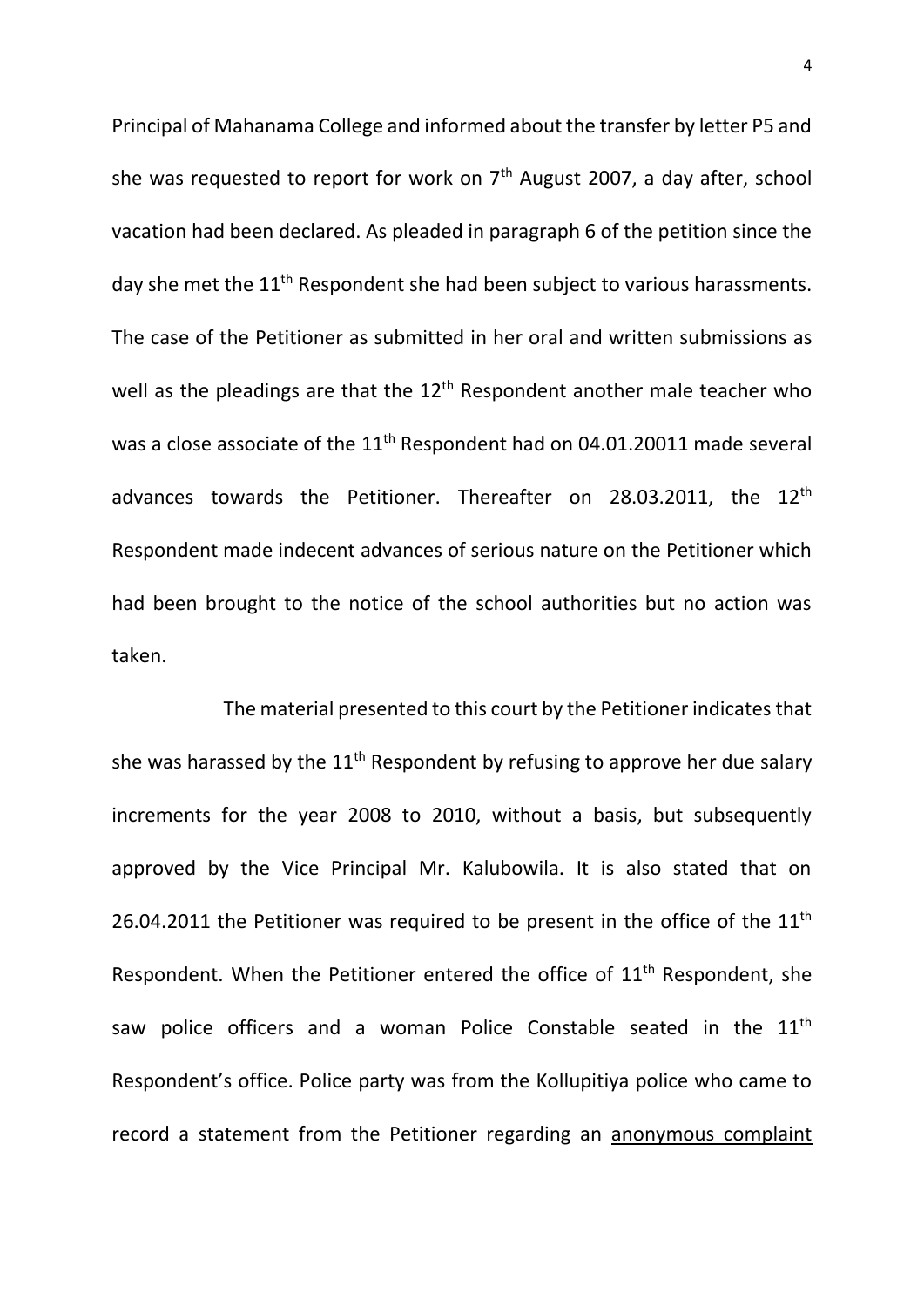received by the Women and Children's Bureau of the Kollupitiya Police, regarding the incident stated above that took place on 28.03.2011 in the school premises. Accordingly a statement was recorded from the Petitioner.

It is also the case of the Petitioner that the  $12<sup>th</sup>$  Respondent was temporarily transferred to Prince of Wales College, Moratuwa due to complaints made by the Old Boys' Association of Mahanama College. It is stated that the Education Authorities did not conduct a specific investigation to deal with the  $11<sup>th</sup>$  &  $12<sup>th</sup>$  Respondents based on Petitioner's complaints. The investigation report, it is stated was on multiple allegations made by the Old Boys' Association and had been given to the Education Ministry one day after Petitioner's interview was aired. It was argued on behalf of the Petitioner that no tangible and meaningful results were shown, in any of the investigations, and the Petitioner was subject to various pressures. It is pleaded in paragraph 14 of the petition that several journalists sought interviews from the Petitioner but she declined to be interviewed. It is the position of the Petitioner that since no justice was done to her she decided to openly speak which would get the authorities concerned to move swiftly, and she did so with the sole objective of preventing further recurrences and in the best interest of school administration. As such an interview was given by her to the programme called "Sirasa Vimarshana" on 27th November 2011. This interview was telecast on Television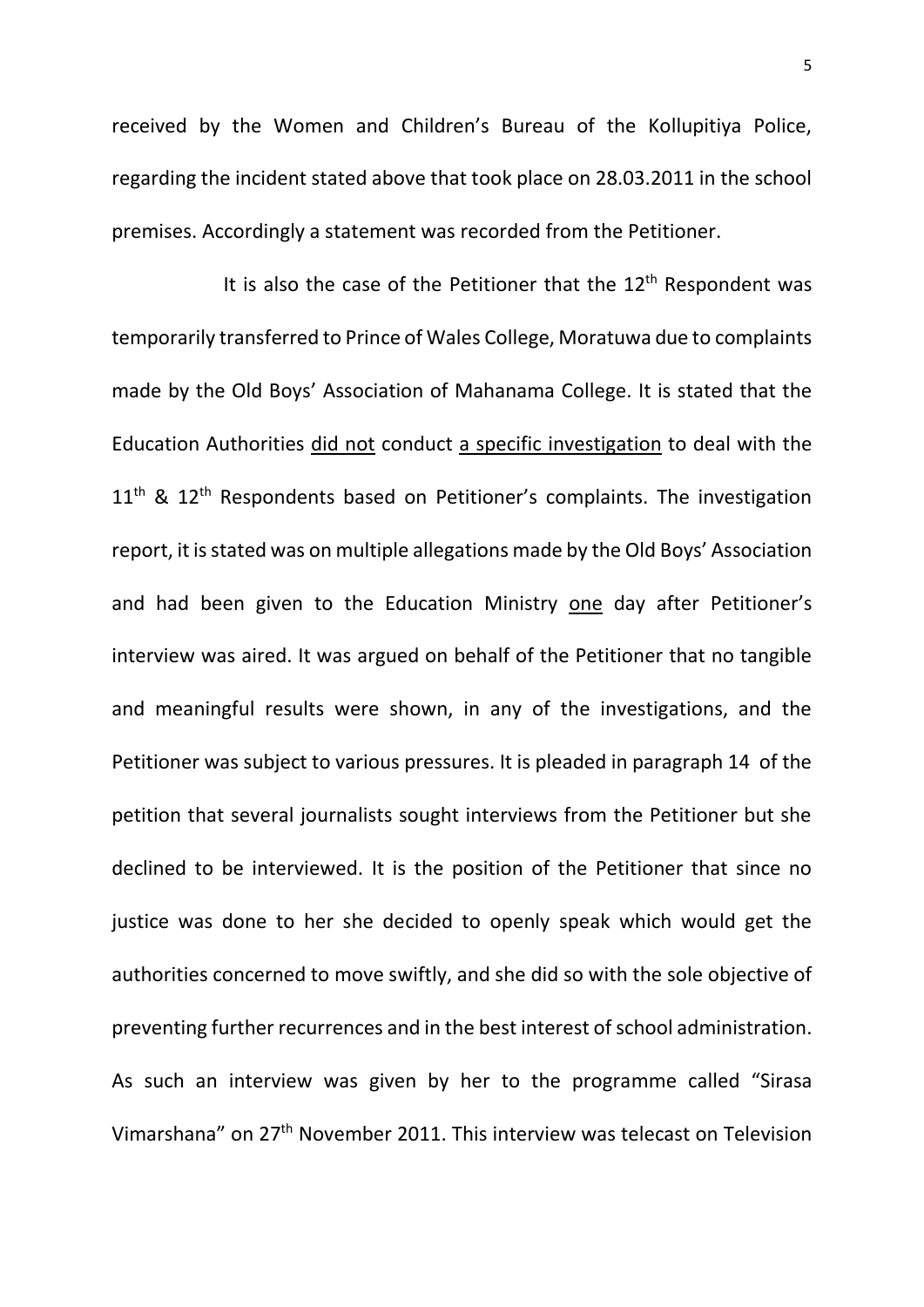Channel Sisara TV. Such an interview and telecast over the TV channel resulted in the Education Authorities recording Petitioner's statement. Consequently the Petitioner was interdicted by letter P11.

This court directed the Hon. Attorney General to file a copy of the statement made by the Petitioner at an inquiry held on 08.12.2011. The statement dated 08.12.2011 is filed of record. I note the following as recorded in the Petitioner's statement, indicative of alleged violations as suggested by the Petitioner.

- 1. Improper and undue suggestions made to Petitioner by  $11<sup>th</sup>$  Respondent (Principal) and 11th Respondents attitude was to exert pressure on the Petitioner.
- 2. Due to Petitioner's 'beautiful smile'  $11<sup>th</sup>$  Respondent desire to embrace and kiss the Petitioner, as stated by the 11<sup>th</sup> Respondent.... මගෙ සිනහවේ  $\mathfrak S$ බෙන ලස්සන නිසා .....
- 3. Petitioner having resisted and rejected the above, as such the  $11<sup>th</sup>$ Respondent continued to harass and bring pressure on the Petitioner.
- 4. Denial of salary increments of Petitioner from years 2007 to 2011.
- 5. Character assassination done to Petitioner by the  $11<sup>th</sup>$  Respondent involving male teachers and students.
- 6. In the above circumstances Petitioner made a requests to be transferred from the school but the 11<sup>th</sup> Respondent refused and rejected to endorse her transfer applications.
- 7. Improper undue advances by 12<sup>th</sup> Respondent from the end of year 2010.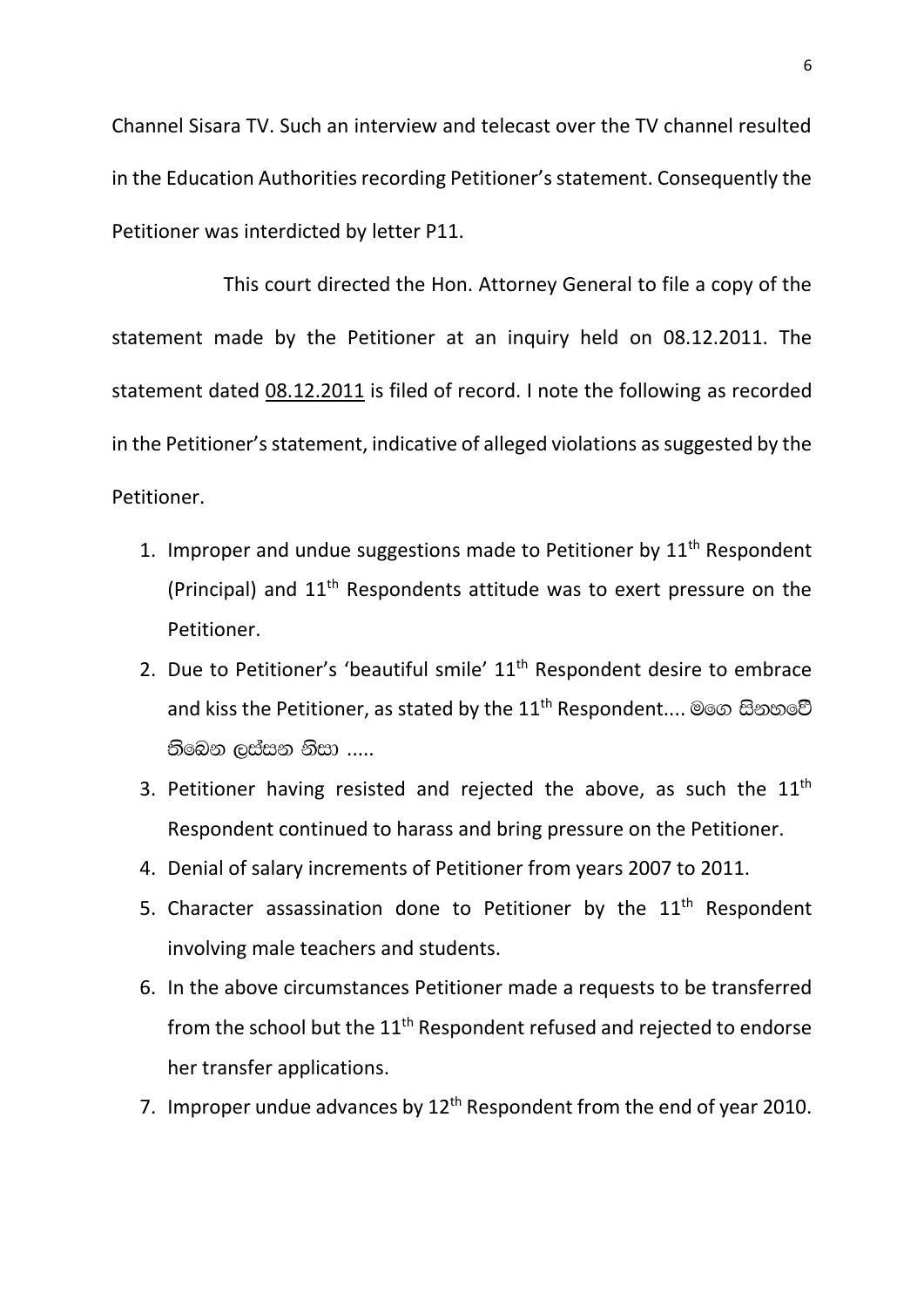- 8. 12<sup>th</sup> Respondent's suggestion to Petitioner, of living together with him and he would purchase a separate house for such life.  $11<sup>th</sup>$  Respondent was willing to purchase a house for Rupees eleven million.
- 9. Petitioner rejected (8) above and complained to another teacher in charge of discipline, namely Cyril Silva.
- 10.On 28.03.2011, the  $12<sup>th</sup>$  Respondent came to the school music room and made the same suggestion to live together and requested the Petitioner to give in writing that Petitioner would remain single.
- 11. The above suggestion was rejected and the Petitioner reprimanded  $12<sup>th</sup>$ Respondent. 12<sup>th</sup> Respondent left the music room and re-entered the room after a while and asked the Petitioner whether she is angry about such suggestion and kissed the Petitioner.
- 12. Petitioner did not complain about (10) & (11) above to  $11<sup>th</sup>$  Respondent as it would be of no avail, but complained to the teacher in Charge of Discipline, Secretary to the Ministry of Education, Minister of Education and to His Excellency the President.
- 13.Informed about, above to the investigation officer on 11.05.2011.
- 14. Complained to police about 12<sup>th</sup> Respondent's conduct as stated above, and a case pending against  $12<sup>th</sup>$  Respondent in the Fort Magistrate's Court.
- 15. Severe pressure brought upon the Petitioner by the  $11<sup>th</sup>$  Respondent due to (10-14) above.  $11<sup>th</sup>$  Respondent went to the extent of informing the Petitioner that he would influence the authorities to discontinue the Petitioner from service.
- 16.Informed the Teachers' Union about above.
- 17.Petitioner's view was that no justice was done.
- 18.Teachers' Union informed the 'Sirasa' TV about Petitioner's complaints.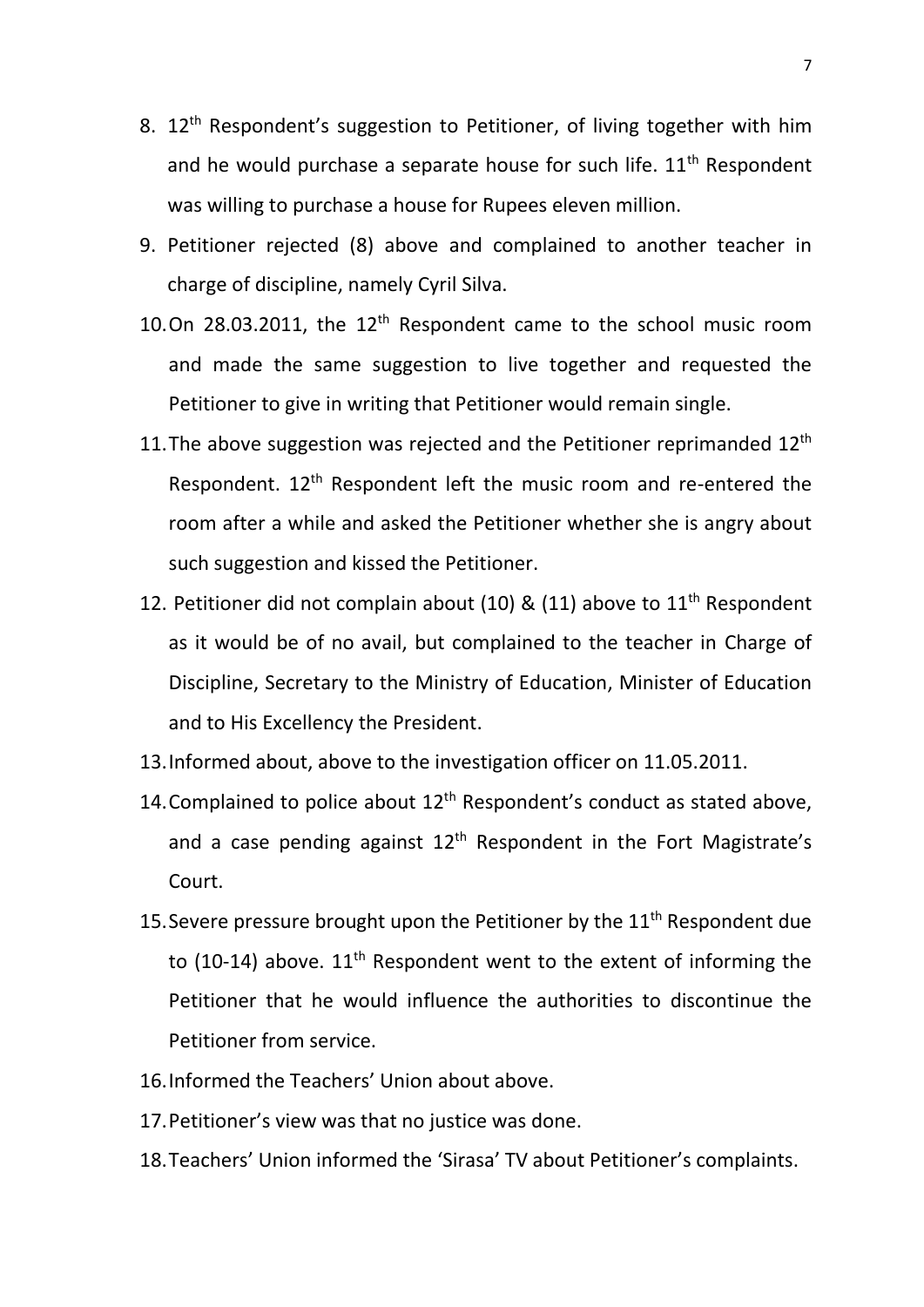- 19.The Teachers' Union requested Petitioner to be present at the Union Office and the statement Petitioner made was to the effect that, sexual harassment had taken place and it was investigated. However no report had been made available. As such Petitioner requests that wrong doers should be punished.
- 20.Statement was made by Petitioner to the Media since she was in a helpless state and narrated all her sufferings, she had to undergo.
- 21.Petitioner mentions that she did not criticise the School, Education Department or any official.
- 22.Petitioner underwent mental trauma
- 23.12<sup>th</sup> Respondent continued to harass and abuse Petitioner. He boasted about his success in the Magistrate's Court case and threatened to file a defamation case,
- 24.Petitioner states that she is aware that permission should be obtained to make a statement to the Media, but in her case Petitioner states it was her sufferings that was told to the media. Petitioner was in a very weak mental state having suffered continuously and not in a suitable mental state to obtain permission from the authorities concerned.
- 25.The final remarks of the Petitioner are as follows:

මා විසින් සිරස රූපවාහිනියේ විමර්ෂන විශේෂාංගයට කල දුක්ගැනවිල්ල සිදු l කලේ පාසල් භුමිය තුල නොවේ. ඊට පාසලේ කිසිදු ගුරුවරයෙක් හෝ ගුරු<mark>විරියක් උදවු කලේ නැහැ. මාගේ දුක් ගැනවිල්ල පුචාරය වුනාට පසු</mark> ලේුමලාල් කුමාරසිරි ව්දුහල්පතිතුමා මෙම පාසලේ මව්වරුන්ගේ සංගමය නැමැති සංගමයක ආධාරයෙන් තාමත් මට දිගින් දිගටම අපහසුතාවයට පත්කිරීම් අපහස කිරීම් සිදුකරනවා. මේ වන විටත් කොළඹ මහෙස්තාත් අධිකරණයේ නඩුවක් විභාගවෙමින් පවතින නිසා මා මෙම විදුහලයෙන් ස්ථානමාරුවී යාමට අපෙක්ෂා කරන්නේ නැහැ. නමුත් නඩුව නිමාවුවාට පසු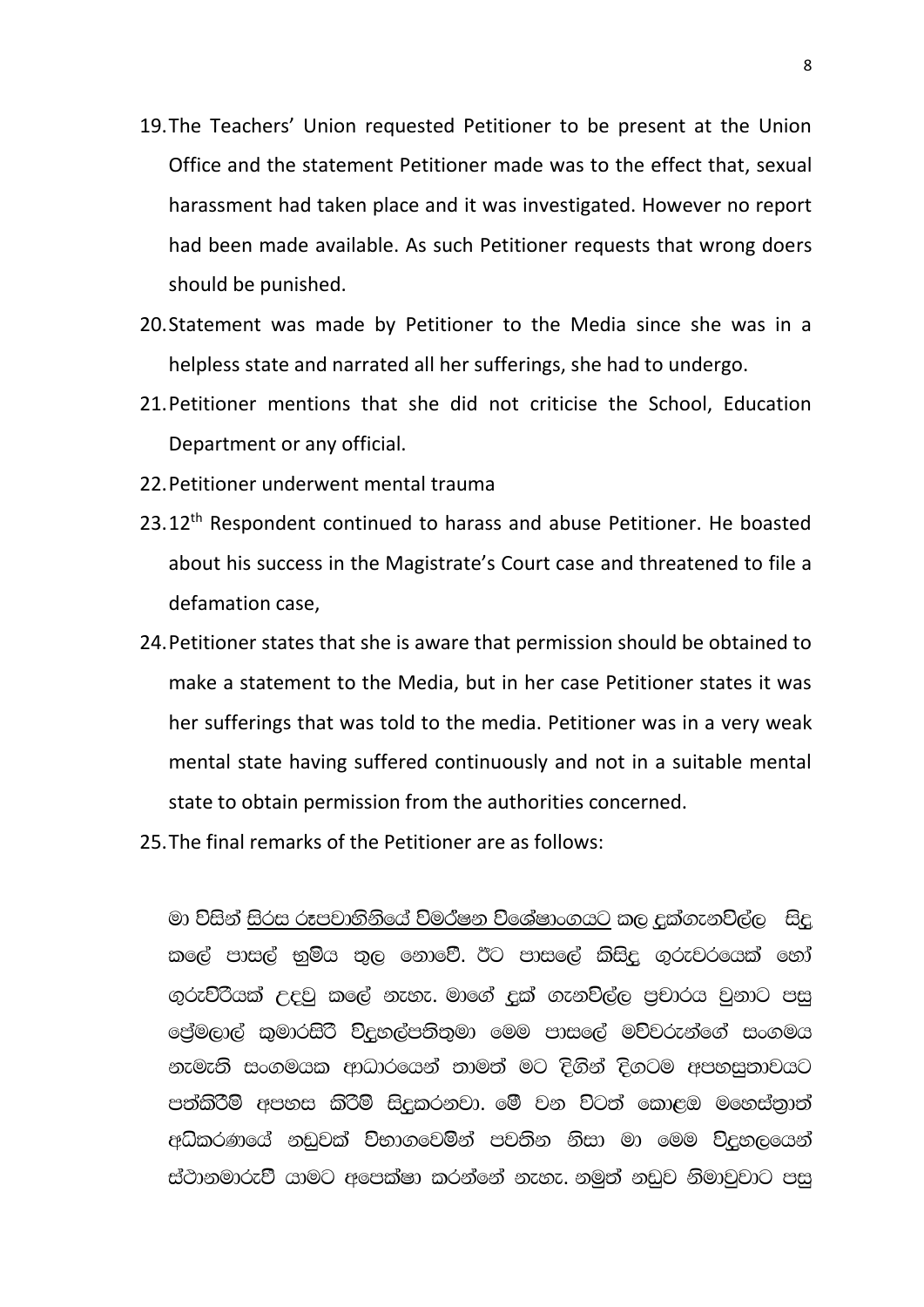මම ස්ථානමාරුව් යාටම අපේක්ෂා කරනවා. 2011 දෙසැම්බර් 01 වන දින පෙමලාල් කුමාරසිරි විදුහල්පතිතුමා පාසලේ රග ශාලාවේදී පවත්වන ලද රුස්වීමක දී කියා තියෙනවා අධඐාපන ඇමතිතමා ලවා අද දින ප ව 1.30 වන විට මගේ වැඩ තහනම් කරනවා කියලා.

The position of the  $1^{st}$  to  $10^{th}$  Respondents and the  $13^{th}$  Respondent is that there is no violation of Petitioner's Fundamental Rights as the Petitioner by giving an interview to the media and airing her views of an official inquiry contravenes Section 6:5 & 6:1:4 of Chapter XL VII of the Establishment Code. It is also the position of the said Respondents that relief sought by the Petitioners would set a precedent that disentitles Government Institutions from taking measures to prevent public officers from disclosing information on internal disciplinary matters when it is under consideration and no relief should be granted. The above sections of the Establishment Code Reads thus:

- 6:5 "An officer not specially authorized in that behalf, other the those referred to in Section 6.2, is forbidden to allow himself to be interviewed on, or communicate, either directly or indirectly, any information which he may have gained in the course of his official duties to any person, inclusive of mass media reporters who are not officially entitled to received such information".
- 6:1:4 "The Mass Media should not be used as a means of criticism of the Government or other Government Institutions or to ventilate departmental grievances".

On the same day the police recorded the statement of the Petitioner (26.04.2011) she wrote letter dated 26.04.2011 and informed the  $1<sup>st</sup>$ Respondent of alleged sexual harassment and other forms of harassments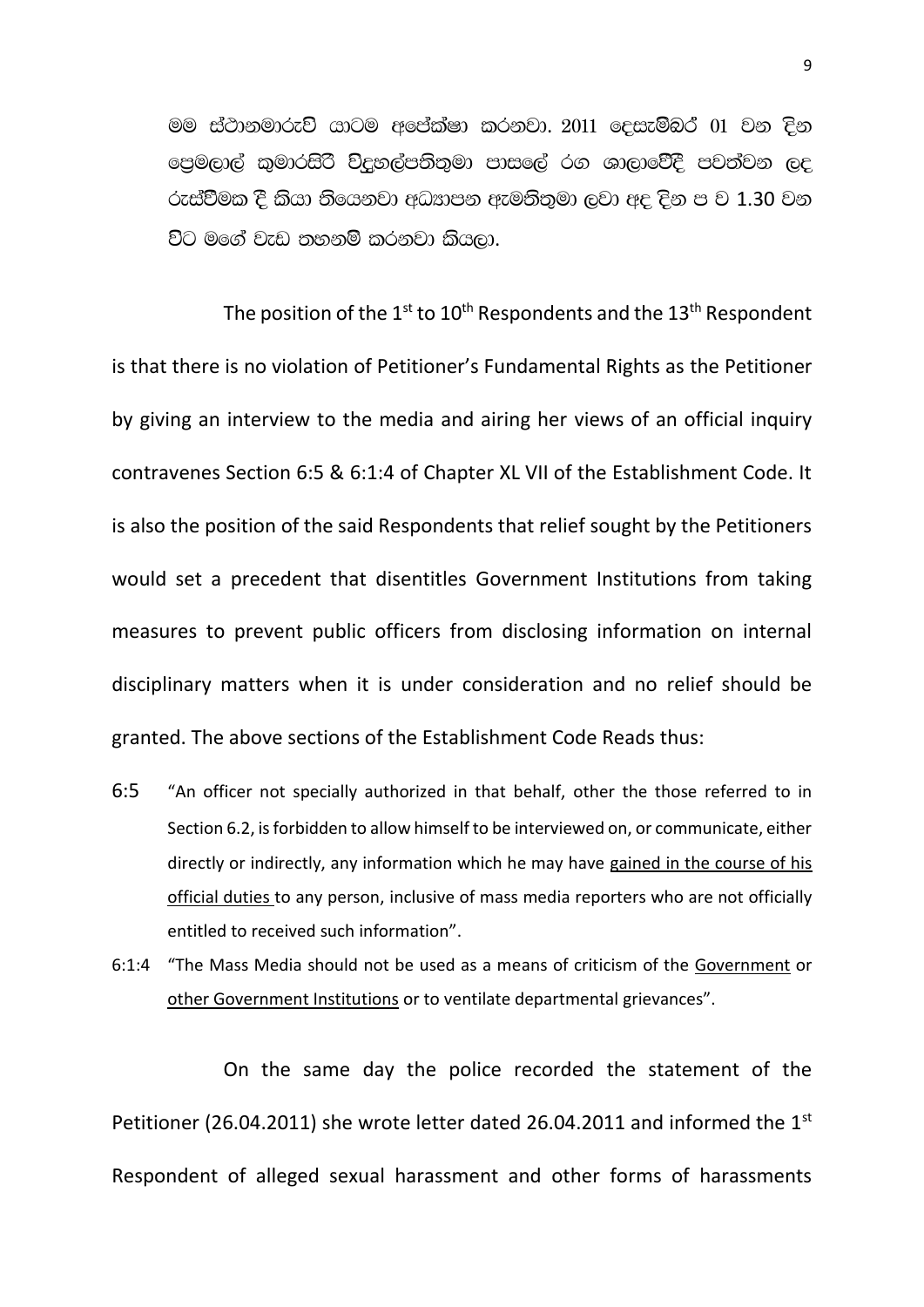caused to her by the  $11^{th}$  &  $12^{th}$  Respondents. The  $12^{th}$  Respondent was thereafter transferred to Prince of Wales College, Moratuwa on the directive of the Ministry of Education and a formal inquiry against the  $11<sup>th</sup>$  &  $12<sup>th</sup>$ Respondents was commenced. Recording of statements were completed by September 2011. Petitioner was also required to make a statement for the purpose of this inquiry in May 2011.

The above Respondents state that the Petitioner disclosed governmental information through an unauthorised interview by using the mass media and criticised the Government and the Education Department of inaction. During the interview of the Petitioner to the journalist on the "Sirasa Vimarshana" Programme, Facts and Information Petitioner revealed being a part of the investigation against the  $11^{th}$  &  $12^{th}$  Respondents.

Learned Senior State Counsel submits that Petitioner unequivocally stated that "all allegations of corruption, fraud, and rape/sexual harassment of female staff members of the school were revealed" to the media which was elicited during the inquiry conducted against the  $11<sup>th</sup>$  &  $12<sup>th</sup>$  Respondents. Although the above allegations were raised by the Petitioner she states that the Ministry of Education has not taken measures to punish those responsible. Learned Senior State Counsel argues that such an expression by the Petitioner is strictly prohibited by the provisions of the Establishment Code and such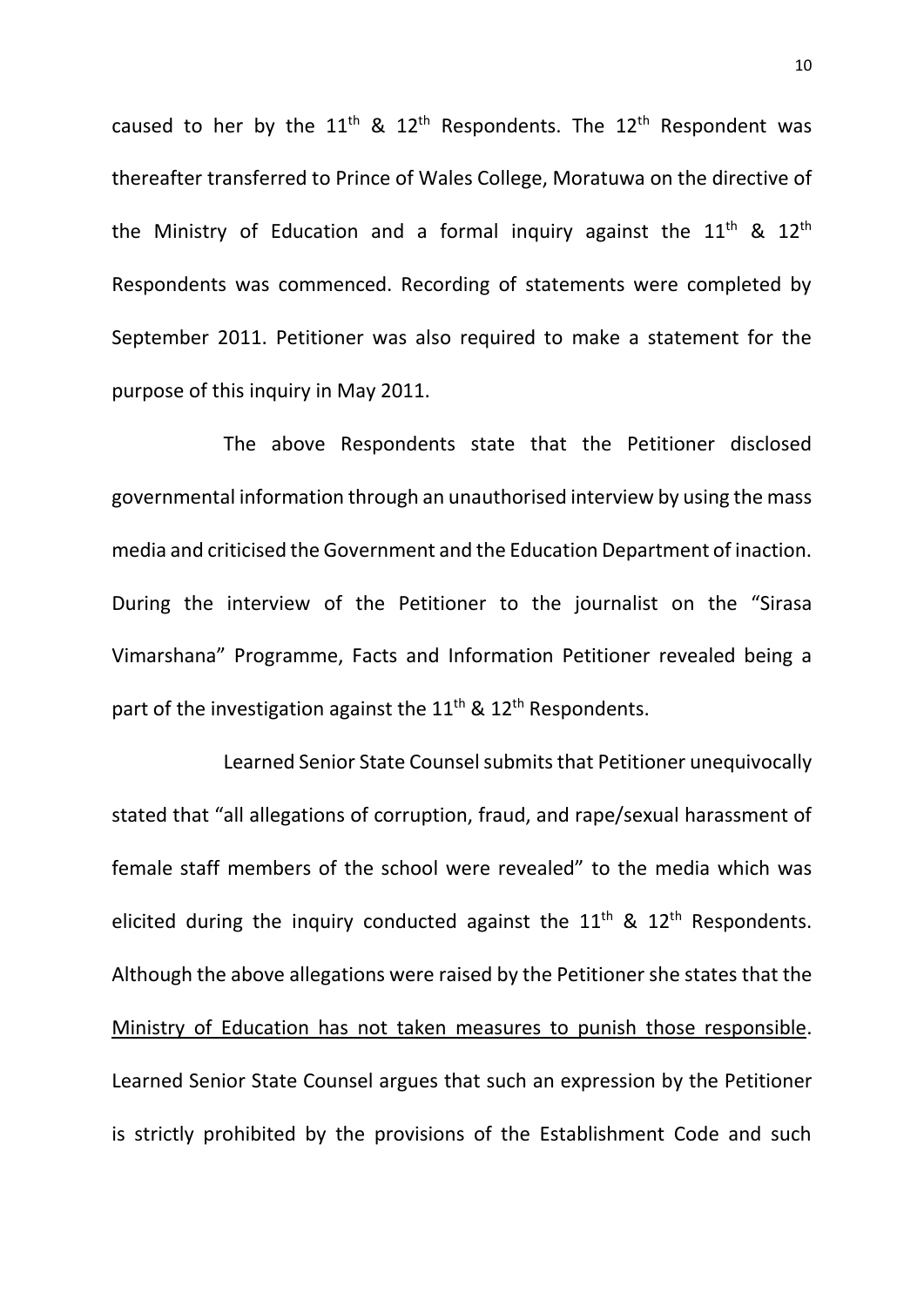expressions would mislead the public that the Ministry of Education acquiesced to the misconduct of the  $11<sup>th</sup>$  &  $12<sup>th</sup>$  Respondents. Further it would embarrass and cause significant damage to the reputation of the Ministry of Education. Senior State Counsel also submits that the Petitioner's statement is highly misleading as by 16.11.2011 the investigating officers concluded the inquiry and recommended that 11th Respondent be compulsorily retired, and the interdiction of the  $12^{th}$  Respondent. A charge sheet against the  $12^{th}$  Respondent (R5) was issued, as recommended.

The 11<sup>th</sup> Respondent the Principal of the school was represented in the application before us. In the objections filed of record by the  $11<sup>th</sup>$ Respondent it is pleaded inter alia that the Petitioner failed to make an application for payment of annual increments of salary but the Vice Principal however approved the increments of Petitioner with four others. 11<sup>th</sup> Respondent states that the Petitioner never made a complaint to him during the period mentioned in the Petition. It is also further pleaded that the  $11<sup>th</sup>$ Respondent did not instigate the staff members and the Vice Principal to influence the Petitioner to withdraw the complaints made against the  $12<sup>th</sup>$ Respondent. There is also an affidavit produced marked 11R1 of one Kalubowila, Deputy Principal and another marked 11R2 of Cyril Silva. 11R1 refer to the annual increments which had been subsequently approved by the Deputy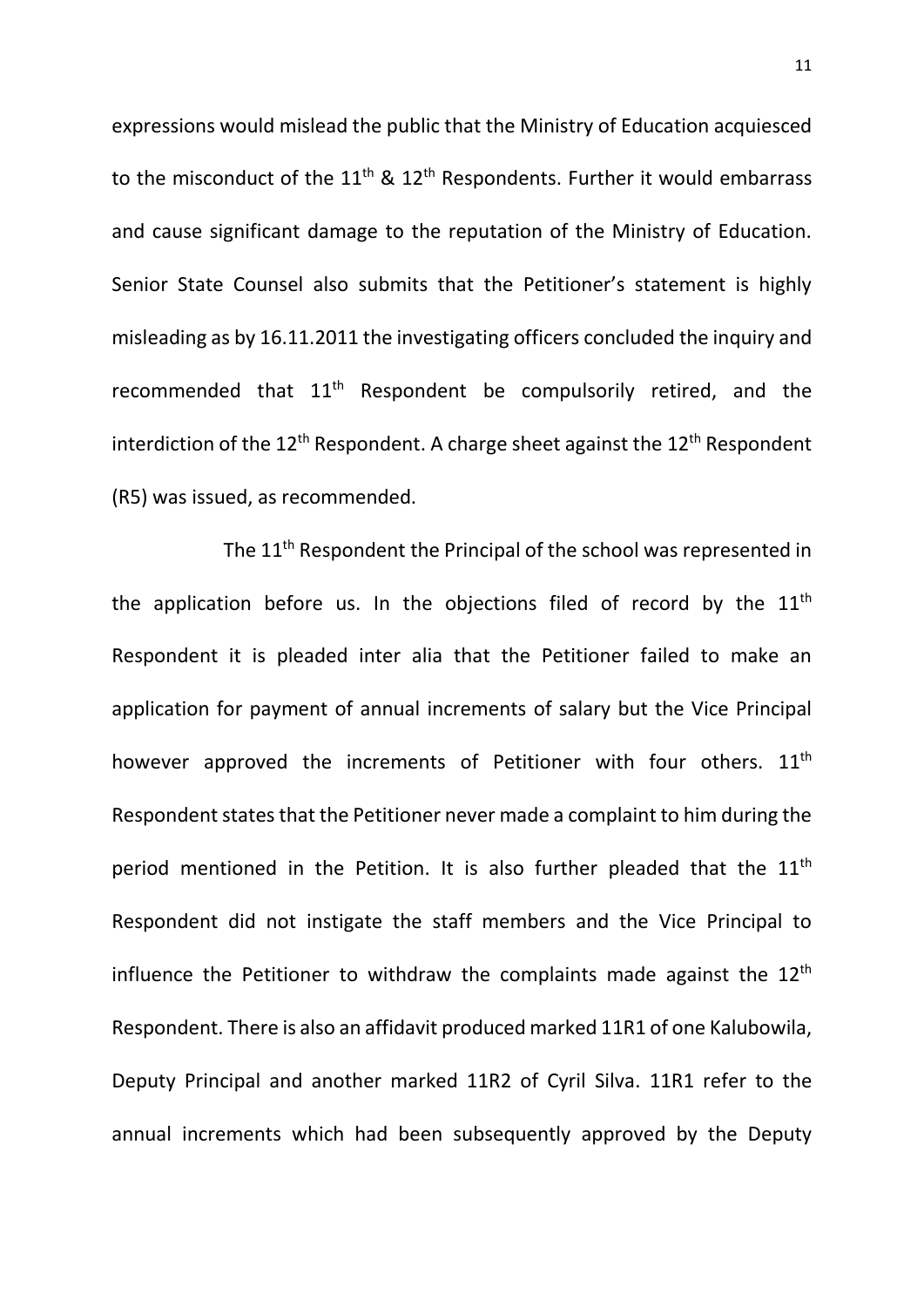Principal. The affidavit 11R2 deals somewhat with the complaint of the Petitioner. There is no specific denial of the allegation made by the Petitioner, in 11R2. In fact the complaint made by the Petitioner to Cyril Silva is not denied. 11R2attempts to demonstrate that the matter in question was well known to the staff of Mahanama College and his role was to bring about an amicable settlement to avoid any outside influence which may tarnish the reputation of the School as well of the good will of the teaching staff. A meeting was arranged for this purpose and the Petitioner had agreed to attend the meeting on condition that there is participation of the office bearers of the Old Boys' Association. As the representatives of the Old Boys' Association were not present at the meeting Petitioner left the venue and the meeting was adjourned. 11R2 also demonstrate that the Petitioner never complained against the Principal, 11th Respondent about any indecent behaviour.

The material made available to this court by all parties to this application, although the official Respondents (excluding the school authorities) took another line of defence to resist the Petitioner's application having resorted to the Provisions of the Establishment Code, cannot deny the fact that the Petitioner was a victim of circumstances, more particularly a victim of continuous sexual harassment and abuse by the school authorities inclusive of the  $11<sup>th</sup>$  &  $12<sup>th</sup>$  Respondents. This court is more than convinced having regard to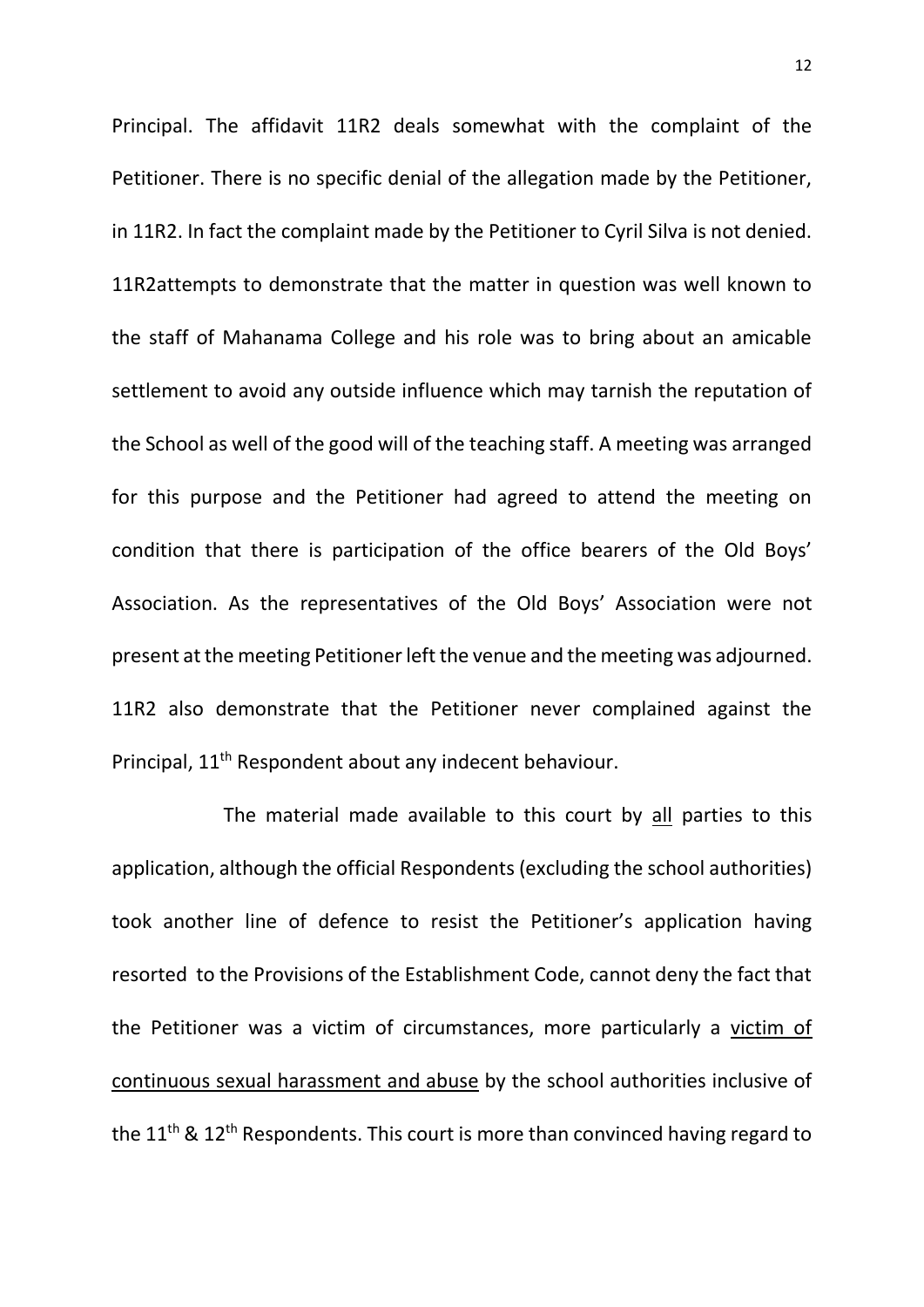all the facts placed before court that the intolerable and unacceptable conduct and behaviour of the  $11<sup>th</sup>$  &  $12<sup>th</sup>$  Respondents caused the Petitioner to express her sufferings and views quite freely in the hope of availing to herself the protection available under the law.

I observe that continuous abuse and sexual harassment over a period of time would cause physical and mental damage to any human being. It is not possible for a female to resist such abuses unless she is a strong personality who could react and retort to such abuses and harassment and make the abuser to shamelessly withdraw, being exposed to the public at large of his indecency. Continuous threats and abuses could also make a person unwell both physically and mentally. My views expressed on the aspect of abuses would be endorsed by any law abiding citizen, and it should be so. Therefore freedom of expression by the Petitioner of sufferings and the harm done to her by a few public servants is normal and natural even if she has made a mistake by acting contrary to the Establishment Code. Officials should understand that the Petitioner was made to suffer and accept the reality of the issue. This court is mindful that freedom of speech is not absolute or unrestricted, but when this court has to weigh all the facts and circumstances, the pros and cons it is my considered view that greater harm had been caused to the Petitioner by a few public servants. As such the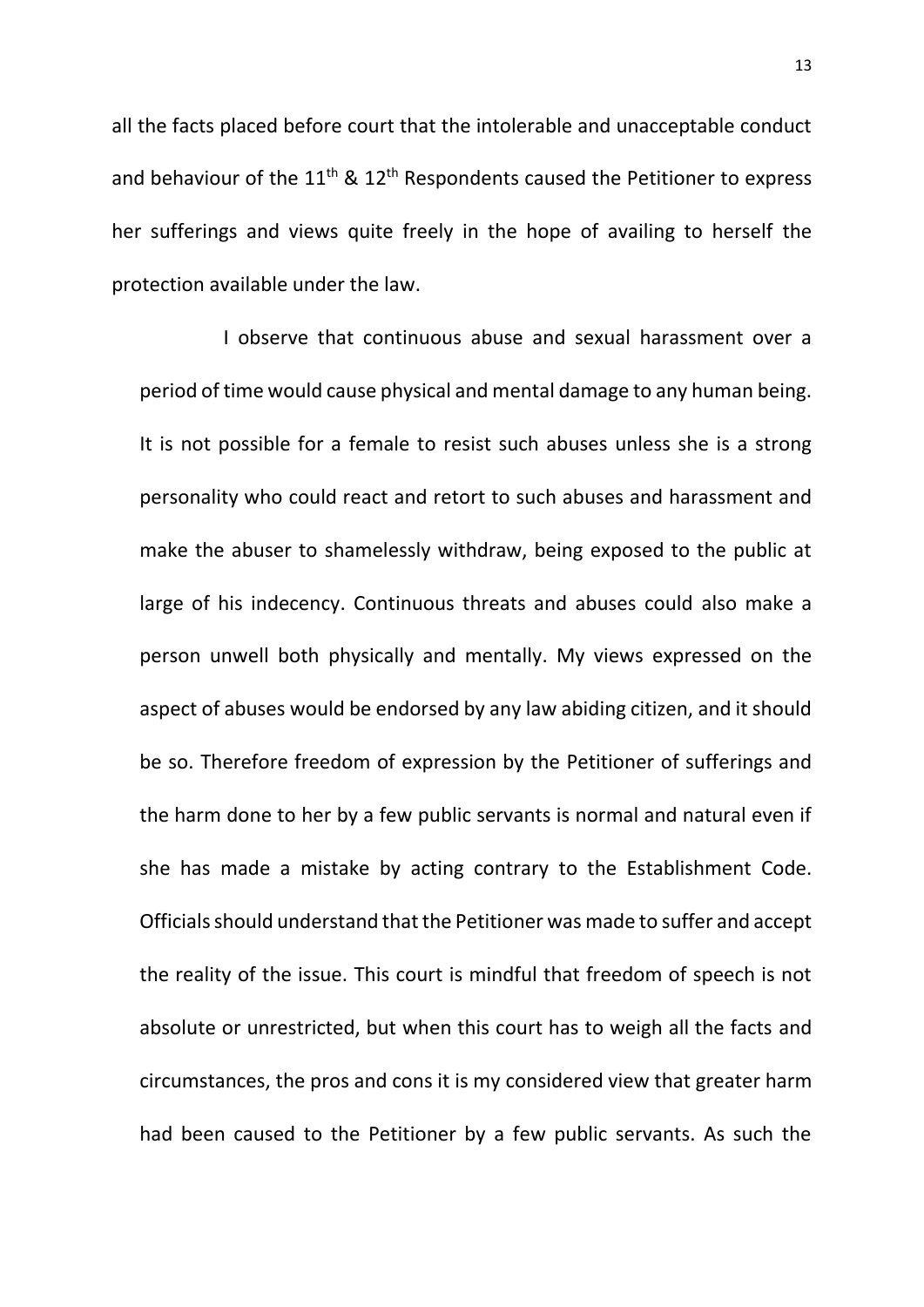Petitioner need to be adequately compensated for the loss caused to her life and reputation.

Freedom of speech is essential for the proper functioning of the democratic process. Public opinion plays a crucial role in modern democracy and it is of great importance. The fundamental right to the freedom of speech and expressions enshrine in Article 14(a) of our Constitution is based on the provisions of Amendment 1 of the Constitution of the United States of America and of Article 19(1) of the Indian Constitution and it would be legitimate and proper to refer to decision of the Supreme Court of US and India on freedom of speech and expression - Fundamental Rights in Sri Lanka – Justice S. Sharvananda Pg. 212.

I note the following case law gathered from the above Text Book and from other authorities.

> Justice Brennan referred in New York Times Co. Vs. Sulliwin 376 US 254 (1964) to "a Profound Rational Commitment to the Principle that debates on public issues should be uninhibited, robust and wide open and it may well include vehement, caustic and sometimes unpleasantly sharp attack on government and public officials".

> "public opinion plays a crucial role in modern democracy. Freedom to form public opinion is of great importance. Public opinion, in order to meet such responsibilities demands the condition of virtually unobstructed access to and diffusion of ideas.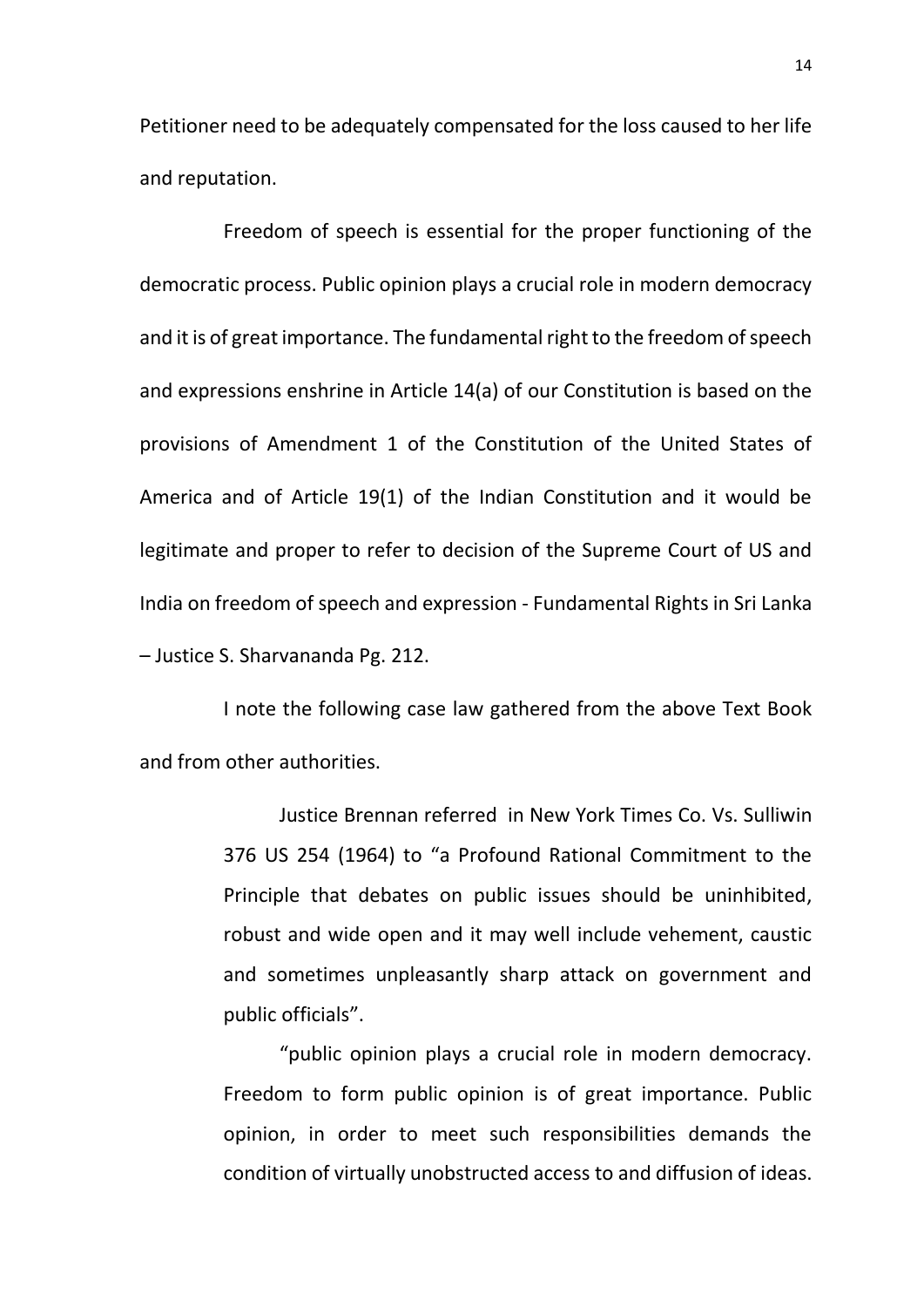The fundamental principle involved here is people's rights to know. The Freedom of speech guaranteed by the Constitutions embraced at least the liberty to discuss publicly all matters of public concern without previous restraint or fear of subsequent punishments". Thornhill Vs. State of Alabama 310 U.S. 88.

"Criticism of public measures or comment on Government action however strongly worded is within reasonable limits and is consistent with the Fundamental Right of Freedom of Speech and Expression. This right is not confined to informed and responsible criticism but includes the freedom to speak foolishly and without moderation. So long as the means are peaceful, the communication need not meet 'standards of common acceptability' Austin Vs. Keele (1971) 402 U.S. 415, 419.

Sri Lanka boasts of both constitutional as well as international obligations to ensure equity and gender-neutral equality which this Court cannot simply ignore.

Article 12(2) declares that no citizen shall be discriminated against on the ground of sex and Article 12(4) of the Constitution emphasizes that nothing in Article 12 shall prevent special provisions being made by law, subordinate legislation or executive action for the advancement of women, children and disable person.

These constitutional provisions articulate the constitutional imperative of giving due recognition to womenfolk resulting in equality and non-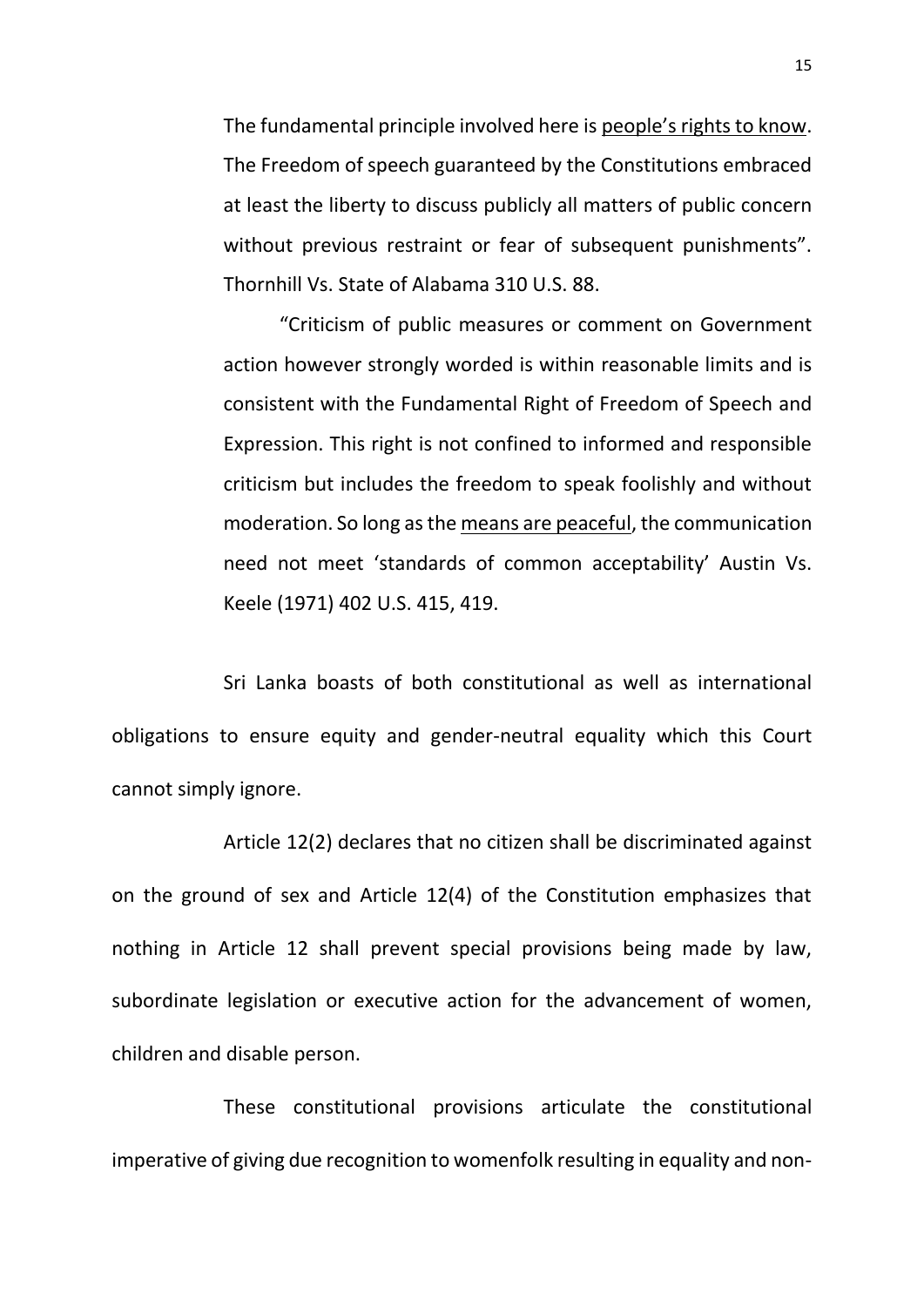discrimination among sexes. These rights can only be restricted or limited by law in the interest of national security, public order and the protection of public health or morality, or for the purpose of securing due recognition and respect for the rights and freedom of others, or meeting the just requirement of the general welfare of the democratic society-vide Article 15(7) of the Constitution.

Therefore this Court is of the view that sexual harassment or work place stress and strain occasioned by oppressive and burdensome conduct under colour of executive office would be an infringement of the fundamental rights of the Petitioner and clearly the fact that the Petitioner in this case snapped under the long and prolonged oppressive conduct directed towards her cannot be held against the petitioner in the advancement and enforcement of fundamental rights which this Court is perforce bound to promote and protect.

Sri Lanka has undertaken international obligations to eliminate all forms of discrimination against women by acceding to the Convention on the Elimination of all forms of Discrimination Against Women (CEDAW) on 17.07.1998 and in pursuance of these international obligation Sri Lanka has also enacted several to give vent to these global rights in favour of women.

In the circumstances this Court holds that the regime of affirmative rights referred to above cannot be restricted or limited by the provisions of Establishment Code and we are also mindful of comparative jurisprudence such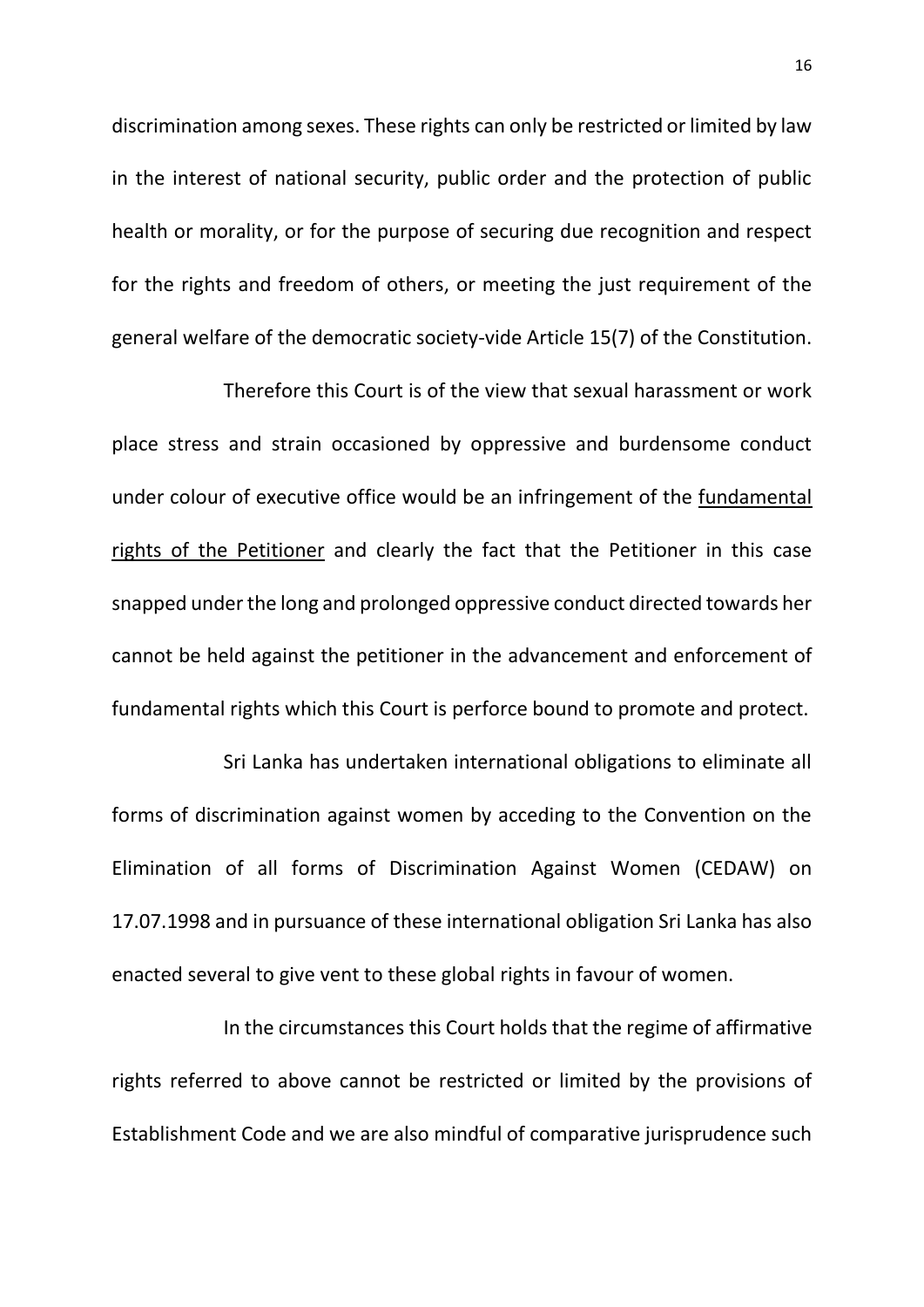as the House of Laws decision of *R v. Ireland and Barstow 1998 AC 147* where it was held that silent phone calls to a women amounted to an assault. But here in this instance we are confronted with a continuous course conduct which is quite offensive of Article 12 of the Constitution.

In all the above facts and circumstances of this application and upon a consideration of the acts of continued harassment of the Petitioner, I am of the view that the Petitioner's Fundamental Rights as per Articles 12(1) and 14(1)(a) of the Constitution has been violated. I am unable to accept the argument and position projected by learned Senior State Counsel that Petitioner by giving an interview to the media and airing her views of an official inquiry she acted contrary to the Establishment Code. I state it would not in the context of the case in hand as discussed above contravene Sections 6:5 and 6:1:4 of Chapter XLVII of the Establishment Code. The authorities failed to realise and understand the plight of the Petitioner in the hands and control of indecent public servants within the school premises. Such behaviour and conduct would be unacceptable to any decent society. Therefore this Court grants the declaration only against the  $11<sup>th</sup>$  &  $12<sup>th</sup>$  Respondents as prayed for in sub paragraph (b) of the prayer to the petition, and declare as per sub paragraph (c) of the prayer to petition, document P11 as null and void.